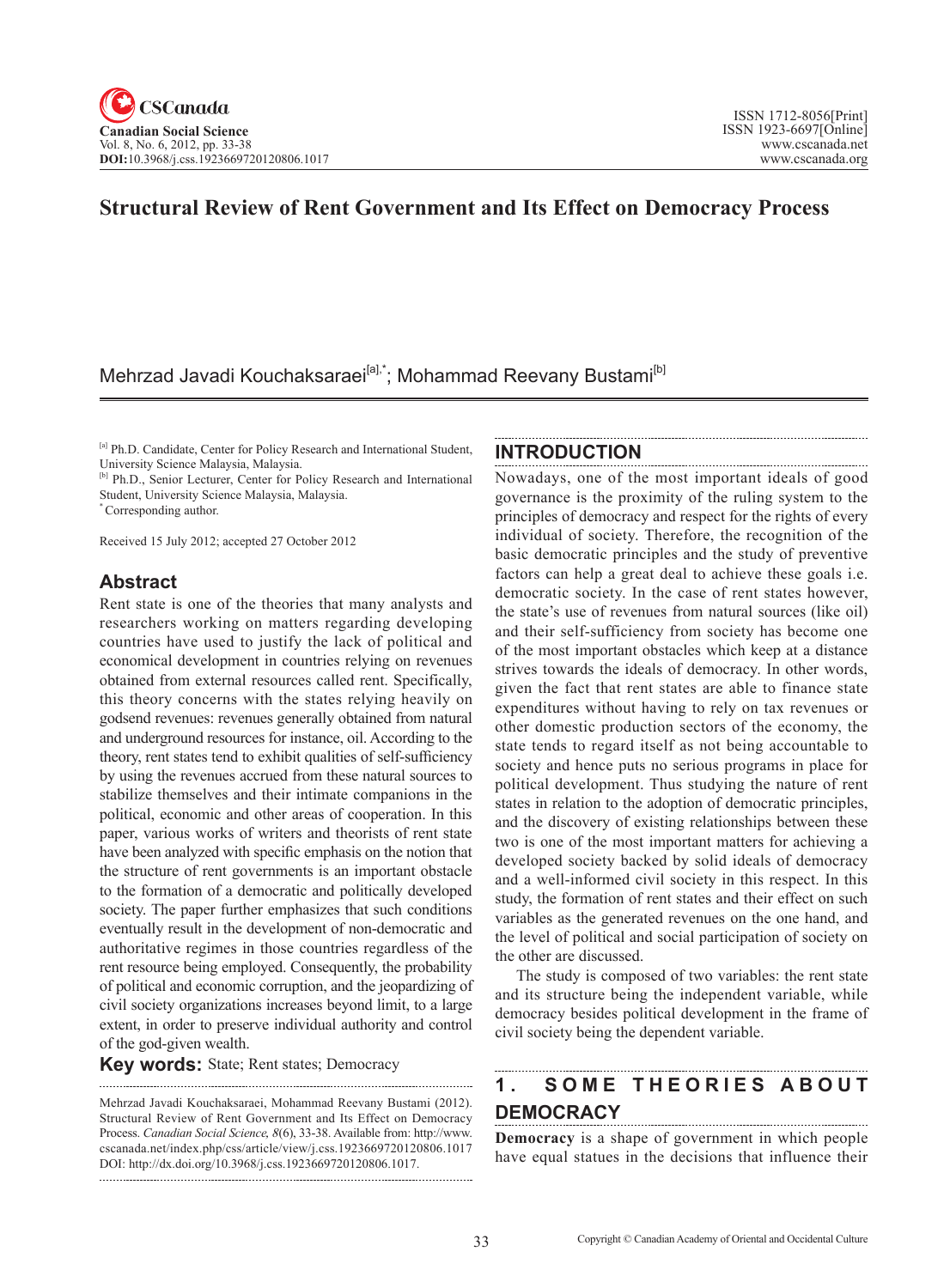lives. Citizens allow participating equally directly or through elected representatives – in the proposal to be created of laws with development. It surrounds economic culture and social conditions that permit the equal practice and free of political self-determination (Liddell). Karl Popper mentioned democracy in contrast with tyranny or dictatorship, therefore focusing on opportunities for the citizens to manage their leaders and to expel them without the need for a rebellion (Jarvie, 2006).

There are several variants of democracy, but tow forms are so important that each of them have concern how the people executes its will. Direct democracy is one form of democracy which society have and active participation in the decision making of the administration. Another model is representative democracy which has used in most modern democracies, the people remain the sovereign power but central power is exercised indirectly during elected representative (Aristotle, 2005).

The term "democracy" is occasionally used as shorthand for liberal democracy, which is a selection of representative democracy such as; human rights, equality before the law, the right to appeal elected officials for redress of grievances, political pluralism, civil liberty, due process and factors of civil society outside the state (Alan, 2003).

Democracy provides an adequate situation for groups minorities to be oppressed by the despotism of the majority in the absence of legal protections of individual or group rights. A vital part of an "ideal" representative democracy include of competitive elections to be procedurally and fair both substantively. In addition, freedom of speech, freedom of political expression and press are considered to be vital rights that allow society people to be sufficiently informed and able to vote according to their own interests (Barak, 2006). Democracy is emphasizing on notions of social contract, and the collective will of the citizens (Plattner, 2006).

#### **2. SOME INVESTIGATION ABOUT RENT AND RENT STATE**

#### **2.1 Rent**

David Pears (1992) defines rent in the dictionary of modern economy as "... a payment for a bill which is more for what is necessary to maintain the situation of current" (Pears, 1992). Tollyscen (1980) also defines rent as "gaining income surplus to the opportunity cost of used resources". For Guido Ashoff (1989) rent is a return surplus to lost opportunity cost of owner of a production factor (Ashoff, 1989). However, when discussing the term rent in the context of political economy, the intention is geared towards revenue which is earned by the state from external sources (through the sale of raw materials and underground resources or through aid from other states etc.). In general, revenues from rent usually are neither linked with the productive activities in the domestic economy, nor gained from a generative activity of the domestic economy. Instead, they are revenues which are usually extracted from the gift of the nature. In this way, it is evident that rent is a sort of revenue which is gained with no efforts and is used in contrast to concepts such as profits and wages, which are the consequences of economic attempts and activities. Seeking rent is possible only when there are artificial limits to access to market and competition; so any factor which turns competition into monopoly causes the development of rent (Meydari, 1994).

#### **2.2 Rent State (Collector)**

Another possible definition of a rent state is "... a state which receives major part of its revenues from external resources in the form of rents". In other words, a state can be referred to as a rent state based on particular criteria, i.e. if it is the direct receiver of revenues from selling goods and services with prices much higher than the cost of their production.

In simple terms, a rent state can also be defined as "a state which is relying on export of one or some exporting products and is handling affairs with the mediation of some sort of lease fee which can behave, to some degree, independently from other main casts of the society" (Hajjariyan, 1995). Perhaps the most precise and comprehensive definition of rent state theory was put forward by Beblawi and Luciani (1987), which is summarized as follows:

1) For a state to be regarded as a rent state, rent must form major part of the state's revenue. Beblawi and Luciani (1987) argued that for inclusion as a rent state, the country must earn at least 42 percent of its revenues from external rent.

2) Since rent has no links with the processes of production in the domestic economy, it should be provided from outside of the country.

3) In a rent state, only a small percentage of the labor force is engaged in producing the rent; and hence, the majority of society is the receiver or distributor of rent.

4) Rent state is the main receiver of external rent and plays the major role in its expending as well.

Accordingly, the majority of oil exporting states (which is the focus of this study), are qualified to be referred to as rent states. Alongside with these states, are the laborexporting states. Labor exporting states are states which receive huge foreign exchange from the exports of labor. Good examples of labor exporting states are Egypt, Yemen, Pakistan and Jordan and are sometimes referred to as quasi-rent states or semi-rent states (Shekari, 2000). These states are referred to as quasi-rent states because the capital from outside does not directly come into the treasury of the state and the state is not the direct receiver of the rent. For example, Yemen which is an outstanding scenario of these types of countries has about 85 percent of its gross National product (GNP) obtained from laborers residing abroad (Beblawi & Luciani, 1987).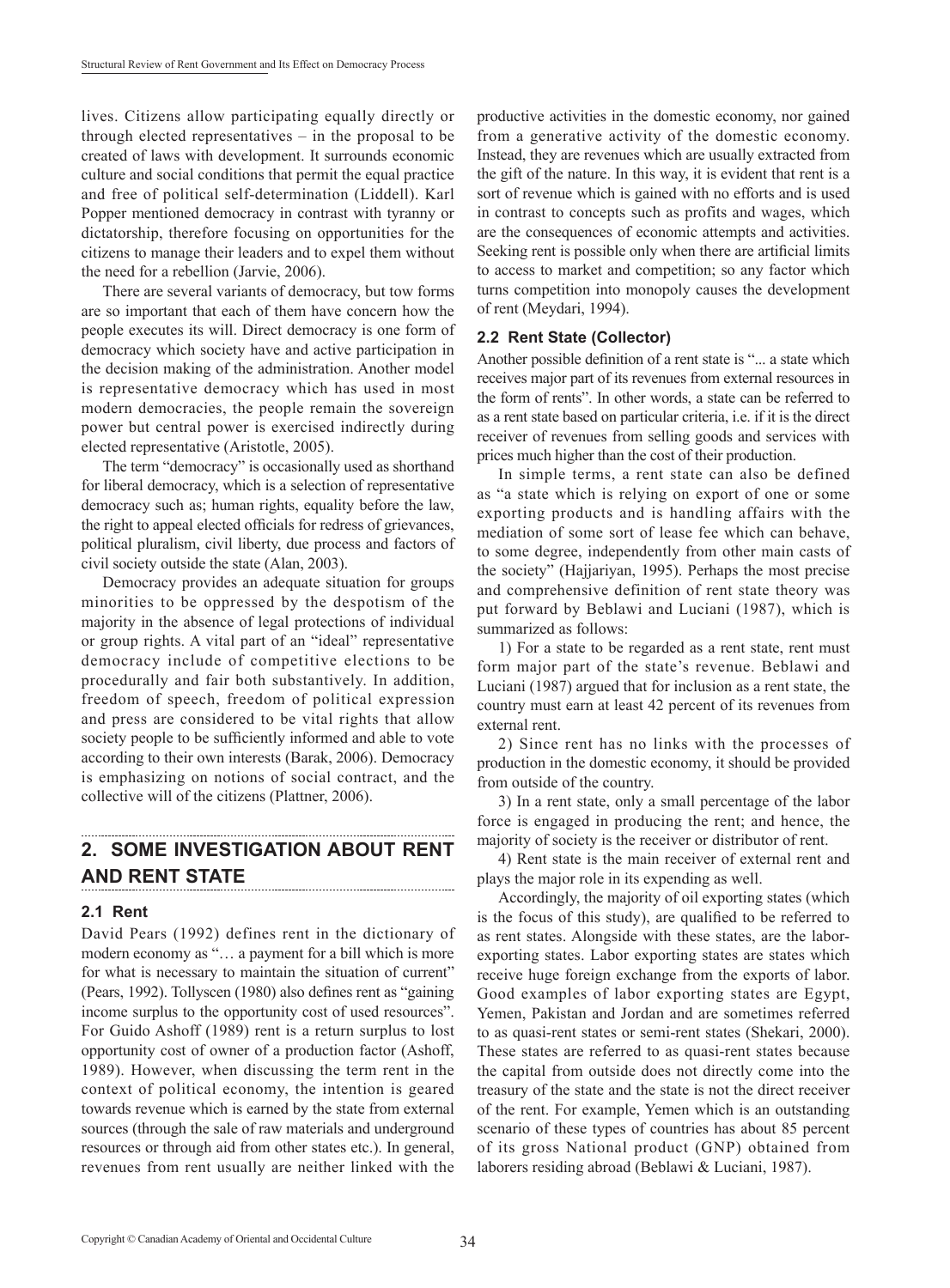On the other hand, states receiving huge amounts of foreign aid like Israel and Egypt can be referred to as rent states in the case of direct or indirect aid received by the state and they can be called quasi-rent states if the external rent being received is less than 42 percent of the total national revenues. For instance, in countries like Israel, Saudi Arabia and Kuwait, more than 50 percent of the gross national production (GNP) is composed of rent and foreign capitals (Haji, 2000). Therefore, in general, a group of Middle-East and North-African states keep living on the aids from other countries and these aids have become the main sources of revenue of these states. Considering principles and features of rent states put forward by Biblawi, Luciani Beblawi and Luciani (1987), the foreign rent directly purring into the treasury of these states neither have any serious links with their domestic economic activities nor the relation between the state and the community.

#### **3. RENTISM**

The governing pattern of rent states highlighted in the literature is rentism (Hamed, 1999). This particular method of governing policy has two main characteristics: first, the rent is controlled by governing state which also takes the full responsibility of redistributing the rents to the entire population; second, the governing elites use this rent to ensure collaboration and control of society so as to maintain political stability, hegemony and legitimacy of the nation state. Therefore, the literature concerned with rent states envisages that politics and government in all rent states are put in the framework of the rentism model. Also, the emergence of rent states generally have three main effects on state as identified in the literature, namely:

- a. Effect on the state itself.
- b. Effect on the economy.

c. Effect on the relation between the state and the society (Luciani, 1990).

### **3.1 Effect on the State**

1) The independency of the state from the society: the independency of the state from society means that the state, under the shadow of receiving rents from outside. The first main effect of rent on the state is that it increases its independence from society; and hence, state uses this virtual independence to maintain and solidify its exclusive powers through its holding of monopolist power over the use of rents. According to Mohammad Ali (Homayoun) katouziyan (2012), these revenues cause unusual political and economic independence of the state from the generator forces and social casts when they increase to a large extent, contributing at least 10 percent of national production. Despite the fact that there tends to exist an internal independence of the rent state from the society, however, in the international arena, the state is extremely vulnerable to the slightest international changes even though the rent state usually has no competitors. (Katouziyan, 2012).

2) State not Self-sufficient against Developing Democracy and Democratic Organizations. This feature has a close relationship with the first. That is, one of the main consequences of independence of state from society is that this independence in turn causes the state to gain monopoly power and does not see any need to involve societal groups and different casts. As such, the second effect of the rent over the state is that with the existence of rent, the ability and special work of extraction and redistribution of state agents weaken. In contrast to most states which are obliged to collect taxes from society and industries to continue their life, a rent state sees no real need to collect taxes. It is therefore quite clear that dependence on rent leads to a decrease in national pressure of state on the society since the state does not receive any tax from society. Even where taxes are levied, the amount is quite insignificant. On the relation between collecting tax and democracy, Luciani (1990) argued however, there may not be direct relation between collecting tax and democracy, but this is a fact that whenever the state basically relies on tax revenues, the demand for democracy will be an unavoidable affair. Hence, since rent states are capable of responding to the needs of the society without relying on the internal resource, it does not seem that democracy is an important issue to them (Luciani, 1990). Moreover, as the state's income from oil revenue increases, the government's costs for clientele's increase, which decreases potential pressures to get democratized; and although citizens have hidden motivations to form democracy, these motivations are suppressed by stapes's rewards (Waterbury, 1994).

3) Transformation of State into Rent Distributor. One the aftermaths of rent on state is the transformation of the state into a rent distributor in the society. Such states are referred to as allocative states. For these countries, oil revenues have provided fiscal independence of state from society and non-reliance on tax incomes and other state revenues. Also for these countries, the state is uniquely responsible for the allocation, distribution of these revenues; nonetheless, they usually are not willing to be respondent to society regarding how this distribution and allocation of rents is carried out (Katouziyn, 2011).

Likewise, the existence of rich natural resources in countries lacking organ stability and having an increasefriendly organic structure transforms the states of these countries from a governing state of which the main duty is exerting sovereignty, providing security, law implementation and creating stable conditions for citizens' activities into a state distributing the rent and profits accrued there from (Azghandi, 1999).

### **3.2 Effect on Economy**

**1) Creating Rent Morality in the Economy of Society** Rent causes some sort of rent morality dominance in a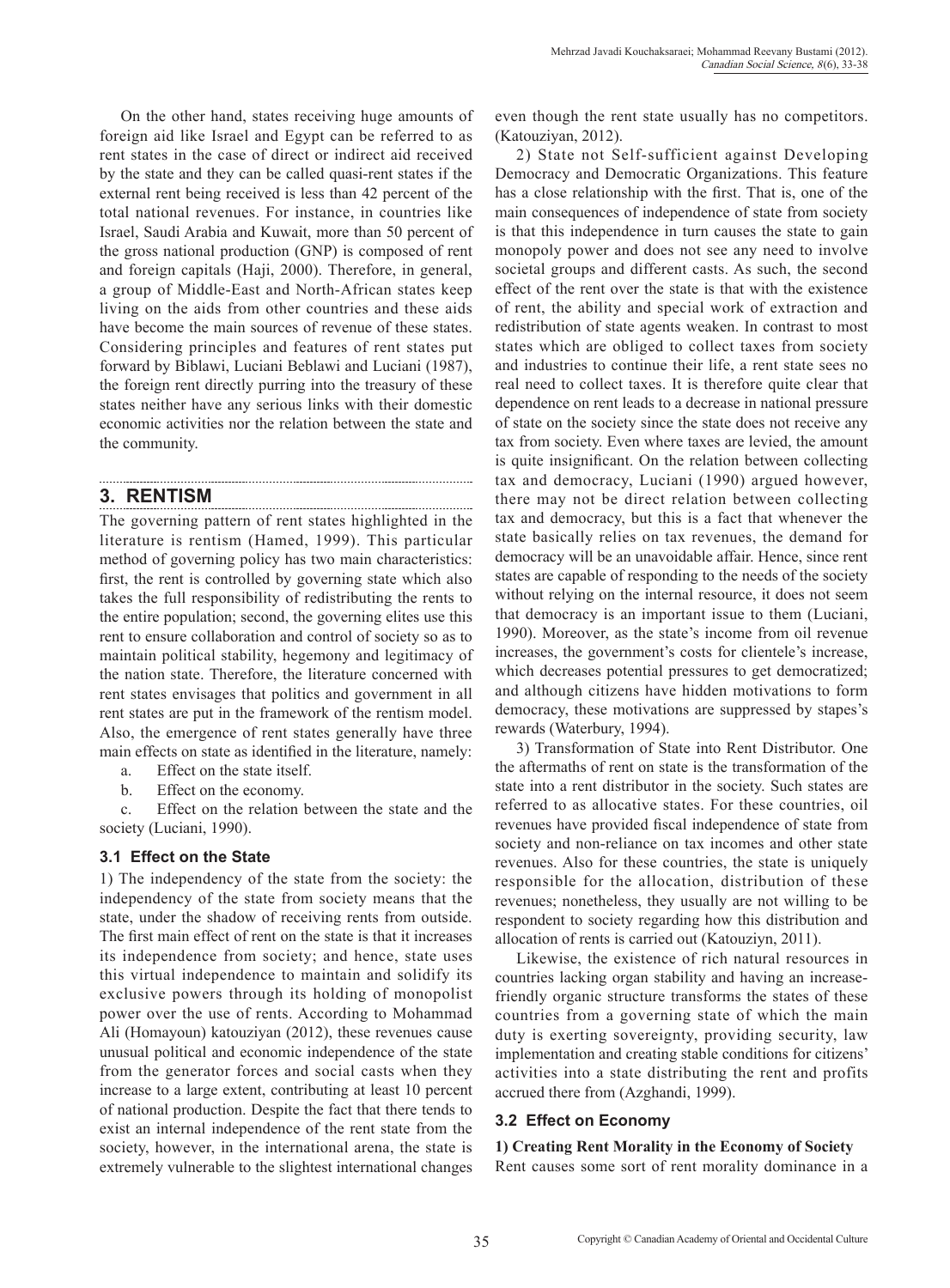country. The major feature of rent morality is that the proposition "Work and attempt is the cause of being rich". Appear to undergo a kind of distortion. In such conditions, the incomes of individuals do not depend on labor and economic activity; rather, it is more dependent on chance and their positions in the bureaucratic structure of the state (Motevasseli, 1994). Rent morality in these countries automatically leads to a phenomenon which Michel Chatelus (1990) calls the "Circulating Economy". In such regards, he argued, "Access to rent cycle is more important than access to production efficiency". Anti production prejudices and inclinations both change economic behavior and causes alteration in choices and economic decisions. Individuals and companies' economic behavior is formed in direction of competition for acquiring more rent in circulation. For this reason, productive activities do not have the benefit of their due efficiency (Chatelus, 1990).

#### **2) Formation of Society and Consuming Economy**

A state which benefits from rent to a large extent, takes measure to ensure huge importation of consumption goods. Distinguished feature of such an economy is the huge consumption of goods against slight production in society. Rent states usually resort to enormous importation especially luxurious goods and food items to meet the increasing demand of the newly being wealthy society and consequently, the dependence of the state on this importation increases. Furthermore, accessibility to these imported goods which are usually cheap and with good quality delivers a fatal stroke to domestic productive activities (Haji, 1997).

### **3) Expansion of Public Sector of the Economy and Decrease of Private Sector Role**

Rent states spend these rents in domestic economy. State in addition to huge investment in domestic economy and with free and cheap services, causes increase in public costs; even though it ideally supposes to have a basic role in economy. Abdulfazel (2001) in a definition of rent economy mentioned that the major feature of this kind of economy is the protection of the domestic economy by public expenditure (Meshkini, 1999). Bilbawi and Luciani (1987) mentioned that such oil rent economies make the state to become a mediator and middleman between the oil sector and other sectors in the economy.

C-Effect on Relation between State and Society (Dependence of Social Casts and Weakening Civil Society). Due to huge oil wealth and the state's role as collector, the existing social and traditional casts of the society eventually changes. In this way, state actually creates a new and dependent cast and attracts them to itself in different ways in order to fuse any possible threats exerted through the provision of such facilities as higher education, social amenities, assistance, etc.. Another method employed by rent state to attain and maintain legitimacy is by attracting collaboration with elite and non-governing groups, which can be in the form of patrimonialism and neo-patrimonialism (Haji, 1997). In other words, family and relative relationships are sometimes used evidently in order to protect intended people by state. This protection can be in the form of granting higher-paid jobs, allocating outstanding contracts, huge loan facilities without interest and other gifts and advantages. In either case, the clearest reason for the social discrimination of various casts is not either their relative incomes or their common relation with the production tools.

This matter has a reverse result in states independent of rent revenues; where individuals have greater participation in public discussion and political issues without any fear of future reprisals. Freedom of speech, freedom of political parties, and so on can have a real conveyance whenever the first condition of freedom of individual (ownership rights and economic independence) has been already provided; and it can be realized and continued whenever it has assured economic and fiscal backing. Similarly, mass media houses whose continuation of existence is based upon their reliance on the state subsidies cannot also be claimant of freedom because they have to plan their policies and programs according to technocrats' will and in the direction of their interest. So are the political parties, social organs and trade unions of which budgets are dependent on the state. Both of these scenarios have no capacity to realize the real functions in the form of independent organs. From the above, one can pinpoint the fact that civil and democratic societies cannot be realized in the most prior form of political development, as one of the consequences of a rent state (Ghaninezhad, 1998).

In other words, rent states increases pressure and suppression on the civil society groups, which is usually implemented in two ways:

First, preventing the formation of civil society groups and second, the establishment of large and well equipped military and other security forces. One of the aftermaths of having free resources for states is that it can be a cause for state to prevent formation of independent civil groups. The states having rich natural resources use the rent of these resources to occupy all areas and leave no place for the presence and formation of social groups. In fact formation of groups and civil organs is basic precondition of democracy and states having rent of resources become so great and appeal in all areas and take various duties which are usually done by civil organs to the extent that the growth of civil groups is naturally prevented. Patnam (1995) argued that for the expansion of social capital, it is necessary to develop social groups and social organs beyond the family and their usual inferior role to state (as is the case in rent states). However, in rent states, even mere private capitalism as a civil independent economic organization is hurt and delayed by the pressure from the big government.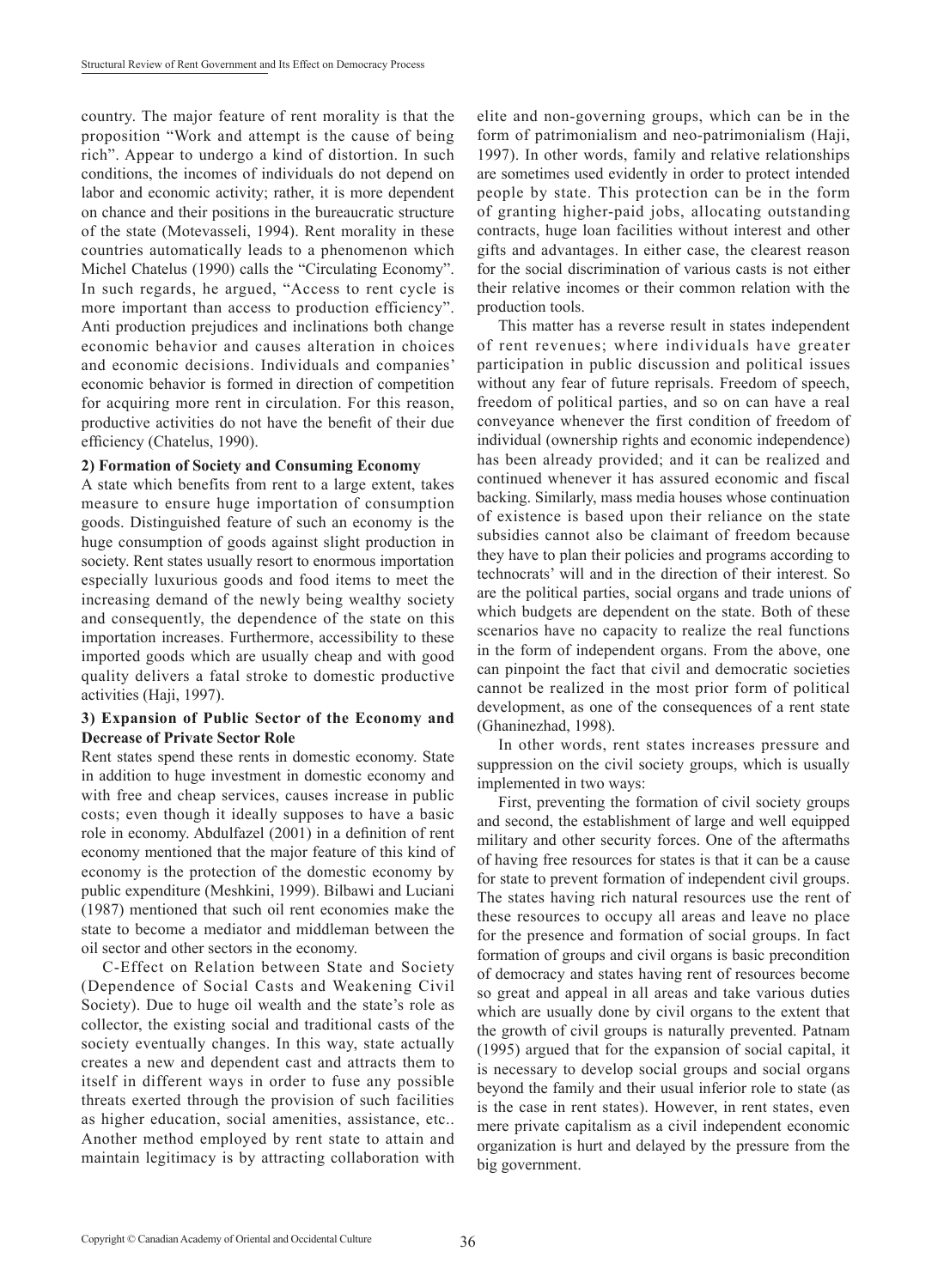States having resources appear to invest directly in all areas of the society including those areas which supposed to be occupied by the private sector; which by default discourages the formation of independent economic organs. Besides, many of the oil states with systematic planning have prevented the formation of civil groups not only by assuming the social responsibilities of those groups by also pressure, lawful prohibition and suppressing the expansion of these groups with stricter operation principles (Azghandi, 1999).

## **CONCLUSION**

It could be recalled that among the features of rent state is the political and economic monopoly of the facilities of the country by the state. This monopoly by the state leads to absolute dominance over the civil organs of society and makes the state to raise their intended cultural, political and economic features of society as priority. This group can form organs through the resources which are under their monopoly and these organs only do away with the needs of dominant groups, which are associated with the underlying consequences such as relative-cracy against meritocracy, decrease in productivity, decrease in gross national production and patronage which causes conflicts between state and society; as the state considers a lot of expenses for gaining the support of the several groups which are more compatible with the ideology of the state to resolve these conflicts. However, even as the state puts in place the many stringent measures against the strengthening of civil society groups, the inadequate distribution of rent revenues results in an increase in the gap between casts, leading the emergence of various problems such as inflation, extreme importation of goods such as luxury goods and the eventual outbreak of Dutch diseases in the economy; which eventually hatches into crisis and riot in the long run.

However, these states try to prevent any anarchy with stricter police and security measures, creating the atmosphere of fear and terror; but even with these measures to quell any future uprising, and the author argues that for reasons of lack of legitimacy of the rent state as perceived by the masses, the inadequate distribution of wealth and the increase in inequality, discrimination and injustice, none of these governments can benefit from a long term sustainability as currently noticed in most countries in the middle east and north Africa. For this reason, it is suggested that these states should further open up their doors to private sector involvement in societal issues encompassing the various aspects of socioeconomic development; for this will compel the state to decrease political and economic control, and usher in the beginning of the era of talks and mutual understanding in making and implementing decisions. In summary, it can be concluded that for rent states, serious discussions about democracy can never be afforded without allowing corresponding discussions on the way the rent revenue is being distributed among the various social groups as well as allowing pressure from the these social groups on the way the funds are to be distributed. Otherwise, even where democracy is allowed to triumph, it will never stand on a solid footing. In so doing, democracy should be perceived as the mechanism for providing a level playing field of the different civil society groups for the purpose of decision making; especially in cases of decision making for the widespread distribution campaigns aimed at ensuring that the benefits trickle down to the grass root level. However, for this to occur, the full cooperation of the state is required, coupled with a clearly specified rent structure; for attempts to acquire political freedom, and real democracy, civil society groups are an important corner stone.

## **REFERENCES**

- Ahmad, Meydari (1994, Autumn). The Lack of Symmetry of Information of Rent Resource. *Quarterly of Rahbord*, *4*, 40-45.
- Amir Mohammad, Haji Yousefi (1998). Relative Independence of State or Civil Society About I. R Iran. *Quarterly Motaleaate Rahbordi*, *2*, 75.
- Amir Mohammad, Haji Yousefi (2000). Rentier, State and Penetration: Israel, Aids of USA and Middle-East Peace. *Quarterly of Palestine Studies*, 118.
- Amir Mohammad, Haji Yousefi (2007). Rent, Rentier State and Rentism: A Conceptual Review. *Political Information*, *131*, 86.
- Amir Mohammad, Haji Yousefi (2009). *State of Oil and Economical Development in Iran* (pp. 36, 38-39). Tehran, the Center for Documents of Islamic Revolution.
- Alan Dahl, R., Shapiro, I., & Cheibub, J. A. (2003). *The Democracy Sourcebook.* MIT Press.
- Barak, A. (2006). *The Judge in a Democracy* (p. 27). Princeton University Press.
- Beblawi, Hazem (1987). *The Rentier State in the Arab World* (pp. 12-13). Press Croom Helm.
- Chatelous, Michael (1990). Policies for Development: Attitude Toward Industry and Service. In I. G. Luciani (Ed.), *The Arab State* (pp. 104-105, 127). University of California Press.
- Giddens, Anthony (1995). *Sociology Trandslated by Manochehr Sabouri* (p. 361). Tehran, Ney Publication.
- Guido, Ashoff (1989). Seeking Rent, a New Concept in Economical Theory of Political and the Debate on Development Theory. *Economics*, *40*, 7-41.
- Hajjariyan, Saeed (1995). Inharmonious of Political Development Process in Surrounding Countries. *Quarterly of Rahbord*, *2*, 55.
- Hamed, Taher Shah (1999). Rentism in Iran and Transition to Civil Society Monthly. *The New Issues of Economy Soth Issue*, *September*, 13-14.
- Hamilton, Edrian (1986). *Oil: The Price of Power* (pp. 14-26).
- Hantigton, P., Samual (1991). *The Third Wave, Democratization in the Late Twentieth Century* (pp. 312-316). University of Oklahama Press.